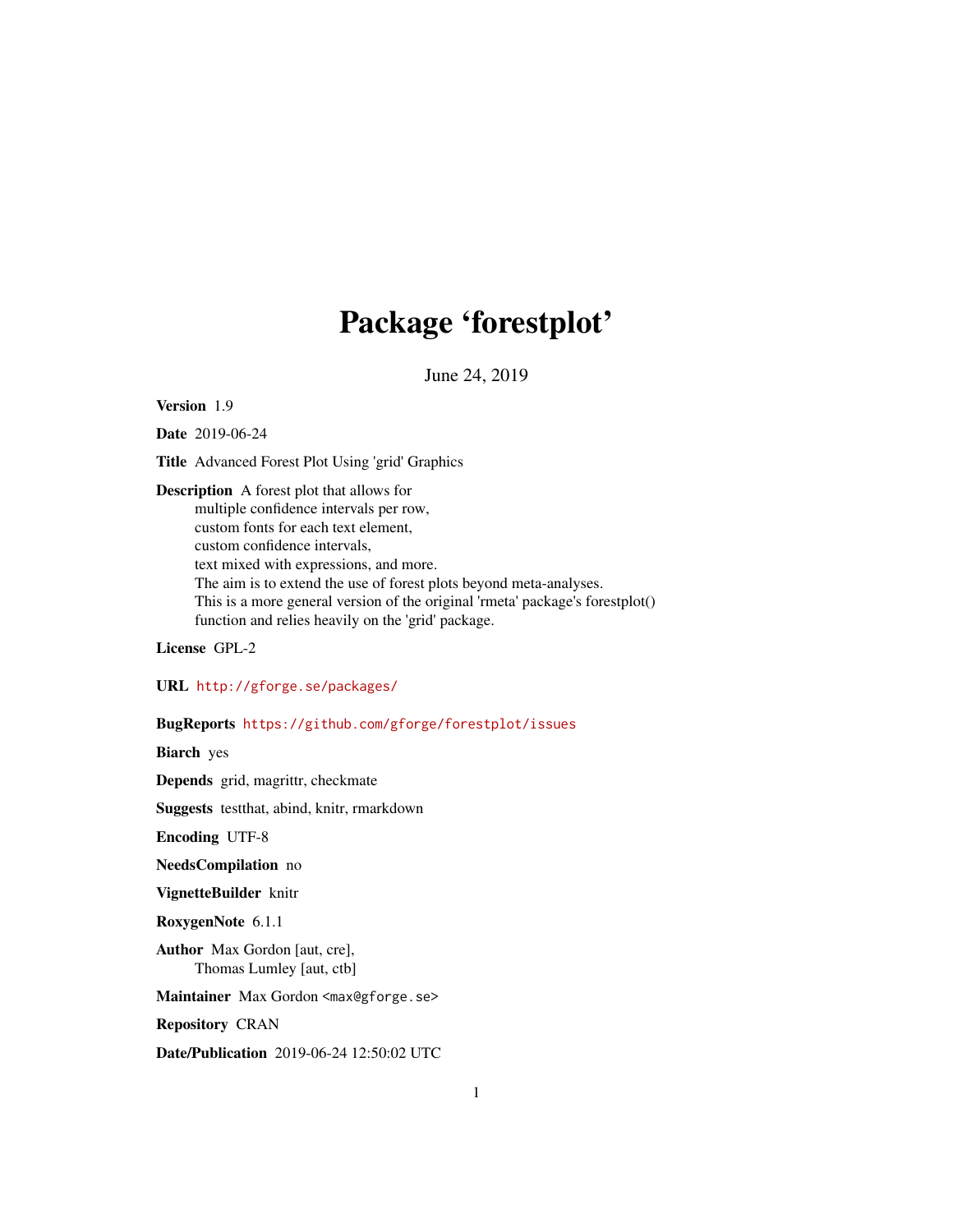# <span id="page-1-0"></span>R topics documented:

| $fpTxtGp$ 14 |
|--------------|

forestplot-package *Package description*

# Description

The forest plot function, [forestplot](#page-2-1), is a more general version of the original rmeta-packages [forestplot](#page-2-1) implementation. The aim is at using forest plots for more than just meta-analyses.

# Details

The forestplot:

- 1. Allows for multiple confidence intervals per row
- 2. Custom fonts for each text element
- 3. Custom confidence intervals
- 4. Text mixed with expressions
- 5. Legends both on top/left of the plot and within the graph
- 6. Custom line height including auto-adapt height
- 7. Graph width that auto-adapts
- 8. Flexible arguments
- 9. and more

# Additional functions

The [getTicks](#page-14-1) tries to format ticks for plots in a nicer way. The major use is for exponentials where ticks are generated using the  $2^n$  since a doubling is a concept easy to grasp for less mathematicalsavvy readers.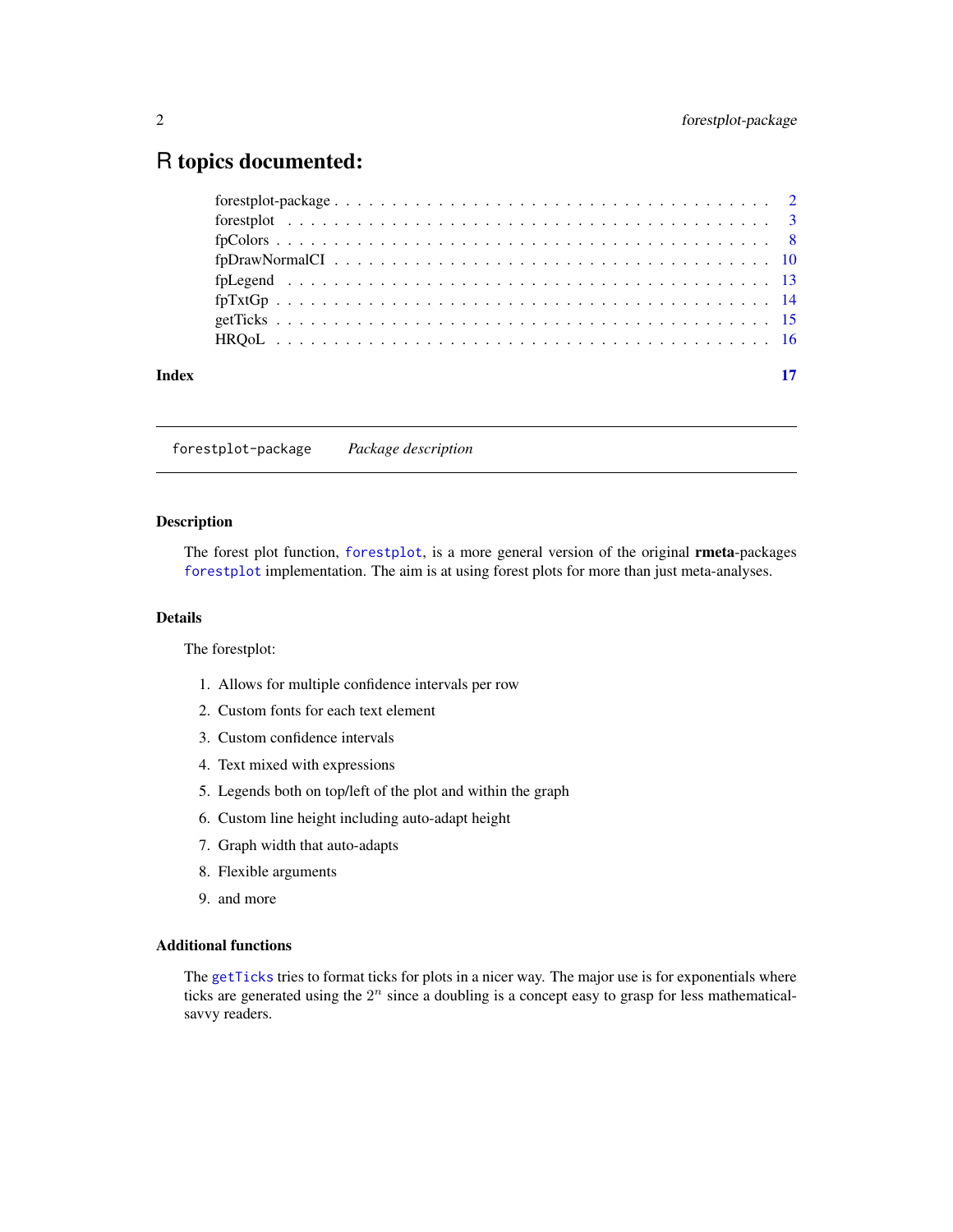<span id="page-2-1"></span><span id="page-2-0"></span>

# **Description**

The *forestplot* is based on the rmeta-package's [forestplot](#page-2-1) function. This function resolves some limitations of the original functions such as:

- Adding expressions: Allows use of expressions, e.g. expression(beta)
- Multiple bands: Using multiple confidence bands for the same label
- Autosize: Adapts to viewport (graph) size

# Usage

forestplot(...)

```
## Default S3 method:
forestplot(labeltext, mean, lower, upper, align,
  is.summary = FALSE, graph.pos = "right", hrzl_lines, clip = c(-Inf,
  Inf), xlab = ", zero = ifelse(xlog, 1, 0), graphwidth = "auto",
 colgap, lineheight = "auto", line.margin, col = fpColors(),
  txt_sp = fpTxtGp(), xlog = FALSE, xticks, xticks.digits = 2,grid = FALSE, lwd.xaxis, lwd.zero, lwd.ci, lty.ci = 1, ci.vertices,
 ci.vertices.height = 0.1, boxsize, mar = unit(rep(5, times = 4),
  "mm"), title, legend, legend_args = fpLegend(),
  new_page = getOption("forestplot_new_page", TRUE),
  fn.ci_norm = fpDrawNormalCI, fn.ci_sum = fpDrawSummaryCI, fn.legend,
  ...)
```
# Arguments

| $\ddotsc$ | Passed on to the fn.ci_norm and fn.ci_sum arguments                                                                                                                                                                                                                                                                                                                                                                                                                                                                                                                                                                                                                                                      |
|-----------|----------------------------------------------------------------------------------------------------------------------------------------------------------------------------------------------------------------------------------------------------------------------------------------------------------------------------------------------------------------------------------------------------------------------------------------------------------------------------------------------------------------------------------------------------------------------------------------------------------------------------------------------------------------------------------------------------------|
| labeltext | A list, matrix, vector or expression with the names of each row. The list should<br>be wrapped in m x n number to resemble a matrix: list(list("rowname 1 col 1", "rowname 2 col 1<br>You can also provide a matrix although this cannot have expressions by design:<br>matrix(c("rowname 1 col 1", "rowname 2 col 1", "r1c2", "beta"), ncol=2).<br>Use NA:s for blank spaces and if you provide a full column with NA then that col-<br>umn is a empty column that adds some space. <i>Note:</i> If you do not provide the<br>mean/lower/upper arguments the function expects the label text to be a matrix<br>containing the labeltext in the rownames and then columns for mean, lower, and<br>upper. |
| mean      | A vector or a matrix with the averages. You can also provide a 2D/3D matrix<br>that is automatically converted to the lower/upper parameters. The values should<br>be in exponentiated form if they follow this interpretation, e.g. use exp(mean) if<br>you have the output from a logistic regression                                                                                                                                                                                                                                                                                                                                                                                                  |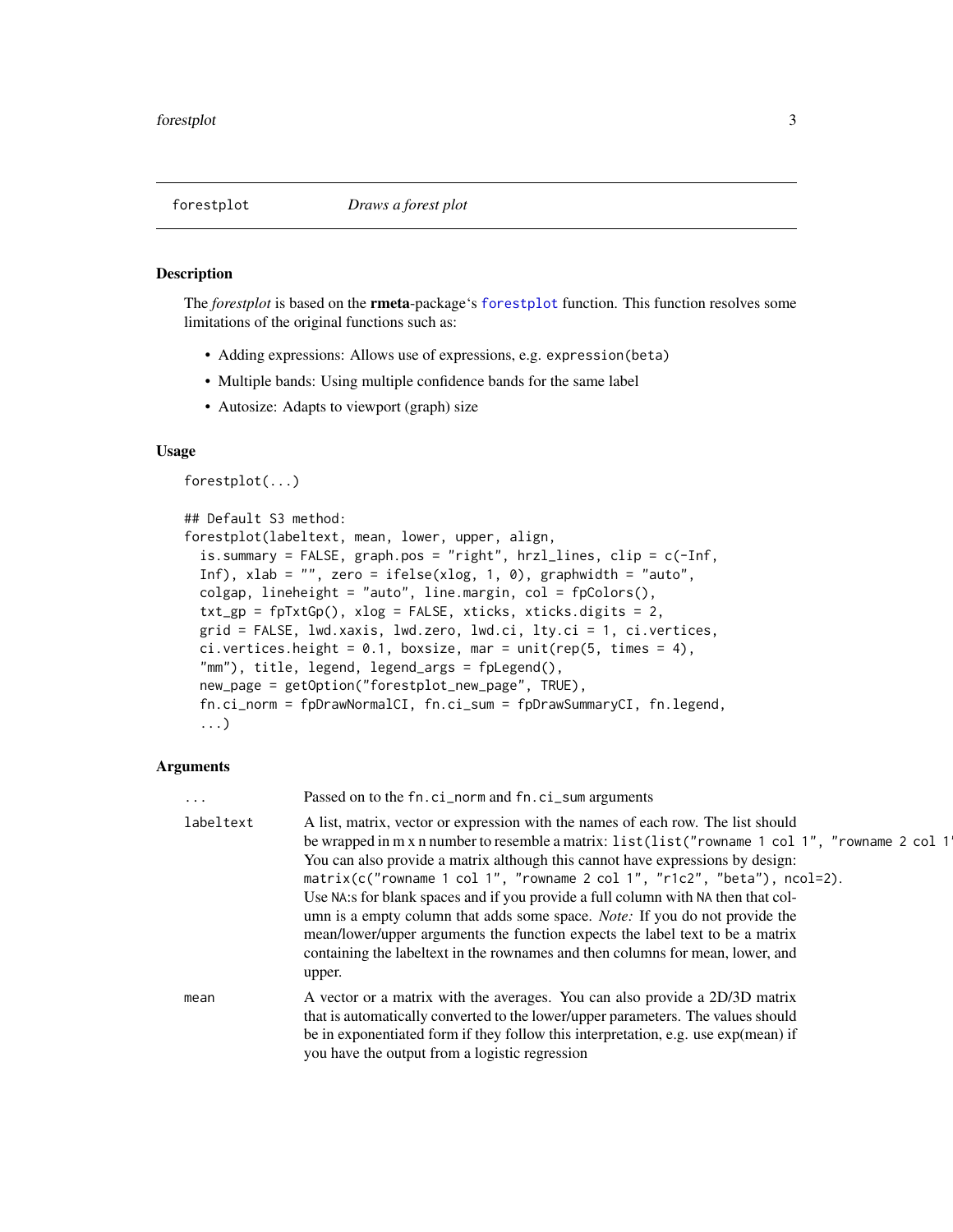<span id="page-3-0"></span>

| lower       | The lower bound of the confidence interval for the forestplot, needs to be the<br>same format as the mean, i.e. matrix/vector of equal columns & length                                                                                                                                                                                                                                                                                                                                                                                                                                                                |
|-------------|------------------------------------------------------------------------------------------------------------------------------------------------------------------------------------------------------------------------------------------------------------------------------------------------------------------------------------------------------------------------------------------------------------------------------------------------------------------------------------------------------------------------------------------------------------------------------------------------------------------------|
| upper       | The upper bound of the confidence interval for the forestplot, needs to be the<br>same format as the mean, i.e. matrix/vector of equal columns \& length                                                                                                                                                                                                                                                                                                                                                                                                                                                               |
| align       | Vector giving alignment $(l,r,c)$ for the table columns                                                                                                                                                                                                                                                                                                                                                                                                                                                                                                                                                                |
| is.summary  | A vector indicating by TRUE/FALSE if the value is a summary value which means<br>that it will have a different font-style                                                                                                                                                                                                                                                                                                                                                                                                                                                                                              |
| graph.pos   | The position of the graph element within the table of text. The position can be<br>1-(ncol(labeltext) + 1). You can also choose set the positin to "left" or<br>"right".                                                                                                                                                                                                                                                                                                                                                                                                                                               |
| hrzl_lines  | Add horizontal lines to graph. Can either be TRUE or a list of gpar. See line<br>section below for details.                                                                                                                                                                                                                                                                                                                                                                                                                                                                                                            |
| clip        | Lower and upper limits for clipping confidence intervals to arrows                                                                                                                                                                                                                                                                                                                                                                                                                                                                                                                                                     |
| xlab        | x-axis label                                                                                                                                                                                                                                                                                                                                                                                                                                                                                                                                                                                                           |
| zero        | x-axis coordinate for zero line. If you provide a vector of length 2 it will print a<br>rectangle instead of just a line. If you provide NA the line is supressed.                                                                                                                                                                                                                                                                                                                                                                                                                                                     |
| graphwidth  | Width of confidence interval graph, see unit for details on how to utilize mm<br>etc. The default is auto, that is it uses up whatever space that is left after adjust-<br>ing for text size and legend                                                                                                                                                                                                                                                                                                                                                                                                                |
| colgap      | Sets the gap between columns, defaults to 6 mm but for relative widths. Note<br>that the value should be in $unit($ , "npc").                                                                                                                                                                                                                                                                                                                                                                                                                                                                                          |
| lineheight  | Height of the graph. By default this is auto and adjustes to the space that is left<br>after adjusting for x-axis size and legend. Sometimes it might be desireable to<br>set the line height to a certain height, for instance if you have several forestplots<br>you may want to standardize their line height, then you set this variable to a<br>certain height, note this should be provided as a unit object. A good option<br>is to set the line height to $unit(2, "cm").$ A third option is to set line height<br>to "lines" and then you get 50 $%$ more than what the text height is as your line<br>height |
| line.margin | Set the margin between rows, provided in numeric or unit formar. When having<br>multiple confidence lines per row setting the correct margin in order to visually<br>separate rows                                                                                                                                                                                                                                                                                                                                                                                                                                     |
| col         | Set the colors for all the elements. See fpColors for details                                                                                                                                                                                                                                                                                                                                                                                                                                                                                                                                                          |
| $txt_sp$    | Set the fonts etc for all text elements. See fpTxtGp for details                                                                                                                                                                                                                                                                                                                                                                                                                                                                                                                                                       |
| xlog        | If TRUE, x-axis tick marks are to follow a logarithmic scale, e.g. for logistic<br>regressoin (OR), survival estimates (HR), poisson regression etc. Note: This is<br>an intentional break with the original forestplot function as I've found that<br>exponentiated ticks/clips/zero effect are more difficult to for non-statisticians<br>and there are sometimes issues with rounding the tick marks properly.                                                                                                                                                                                                      |
| xticks      | Optional user-specified x-axis tick marks. Specify NULL to use the defaults, nu-<br>meric(0) to omit the x-axis. By adding a labels-attribute, $attr(my_ticks, "labels") \leftarrow \dots$<br>you can dictate the outputted text at each tick. If you specify a boolean vector<br>then ticks indicated with FALSE wont be printed. Note that the labels have to<br>be the same length as the main variable.                                                                                                                                                                                                            |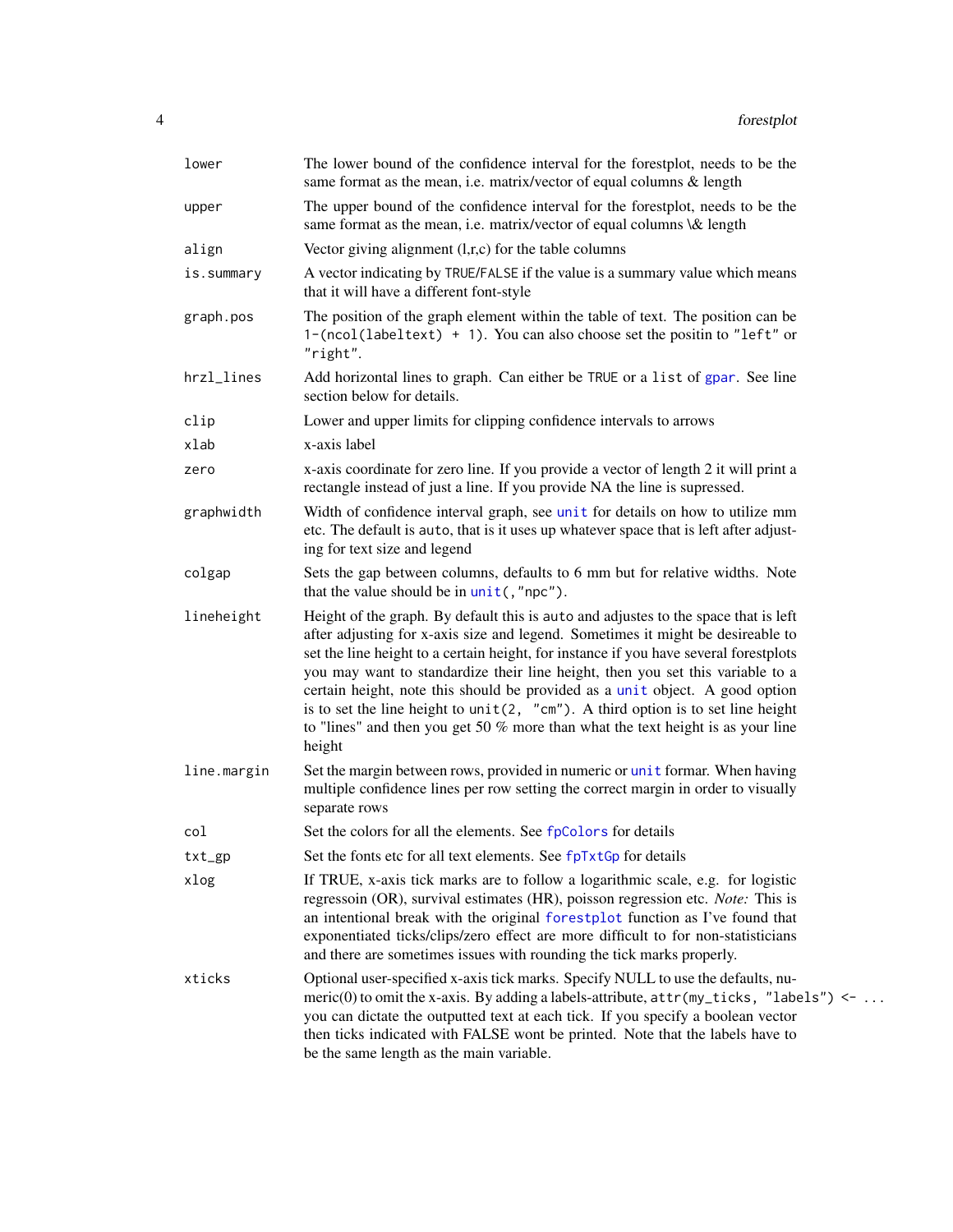# <span id="page-4-0"></span>forestplot 5

| xticks.digits      | The number of digits to allow in the x-axis if this is created by default                                                                                                                                                                                                                                                                                                                            |
|--------------------|------------------------------------------------------------------------------------------------------------------------------------------------------------------------------------------------------------------------------------------------------------------------------------------------------------------------------------------------------------------------------------------------------|
| grid               | If you want a discrete gray dashed grid at the level of the ticks you can set<br>this parameter to TRUE. If you set the parameter to a vector of values lines<br>will be drawn at the corresponding positions. If you want to specify the gpar<br>of the lines then either directly pass a gpar object or set the gp attribute e.g.<br>$attr(line\_vector, "gp") \leftarrow gap([ty=2, col = "red")$ |
| lwd.xaxis          | lwd for the xaxis, see gpar                                                                                                                                                                                                                                                                                                                                                                          |
| lwd.zero           | lwd for the vertical line that gives the no-effect line, see gpar                                                                                                                                                                                                                                                                                                                                    |
| lwd.ci             | lwd for the confidence bands, see gpar                                                                                                                                                                                                                                                                                                                                                               |
| lty.ci             | Ity for the confidence bands, see gpar                                                                                                                                                                                                                                                                                                                                                               |
| ci.vertices        | Set this to TRUE if you want the ends of the confidence intervals to be shaped<br>as a T. This is set default to TRUE if you have any other line type than 1 since<br>there is a risk of a dash occurring at the very end, i.e. showing incorrectly narrow<br>confidence interval.                                                                                                                   |
| ci.vertices.height |                                                                                                                                                                                                                                                                                                                                                                                                      |
|                    | The height hoft the vertices. Defaults to npc units corresponding to $10\%$ of the<br>row height. Note that the arrows correspond to the vertices heights.                                                                                                                                                                                                                                           |
| boxsize            | Override the default box size based on precision                                                                                                                                                                                                                                                                                                                                                     |
| mar                | A numerical vector of the form c(bottom, left, top, right) of the type<br>unit                                                                                                                                                                                                                                                                                                                       |
| title              | The title of the plot if any                                                                                                                                                                                                                                                                                                                                                                         |
| legend             | Legend corresponding to the number of bars                                                                                                                                                                                                                                                                                                                                                           |
| legend_args        | The legend arguments as returned by the fpless function.                                                                                                                                                                                                                                                                                                                                             |
| new_page           | If you want the plot to appear on a new blank page then set this to TRUE, by<br>default it is TRUE. If you want to change this behavior for all plots then set the<br>options(forestplot_new_page = FALSE)                                                                                                                                                                                           |
| fn.ci_norm         | You can specify exactly how the line with the box is drawn for the normal (i.e.<br>non-summary) confidence interval by changing this parameter to your own func-<br>tion or some of the alternatives provided in the package. It defaults to the box<br>function fpDrawNormalCI                                                                                                                      |
| fn.ci_sum          | Same as previous argument but for the summary outputs and it defaults to fpDrawSummaryCI.                                                                                                                                                                                                                                                                                                            |
| fn.legend          | What type of function should be used for drawing the legends, this can be a list<br>if you want different functions. It defaults to a box if you have anything else<br>than a single function or the number of columns in the mean argument                                                                                                                                                          |

# Details

See vignette("forestplot") for details.

# Value

NULL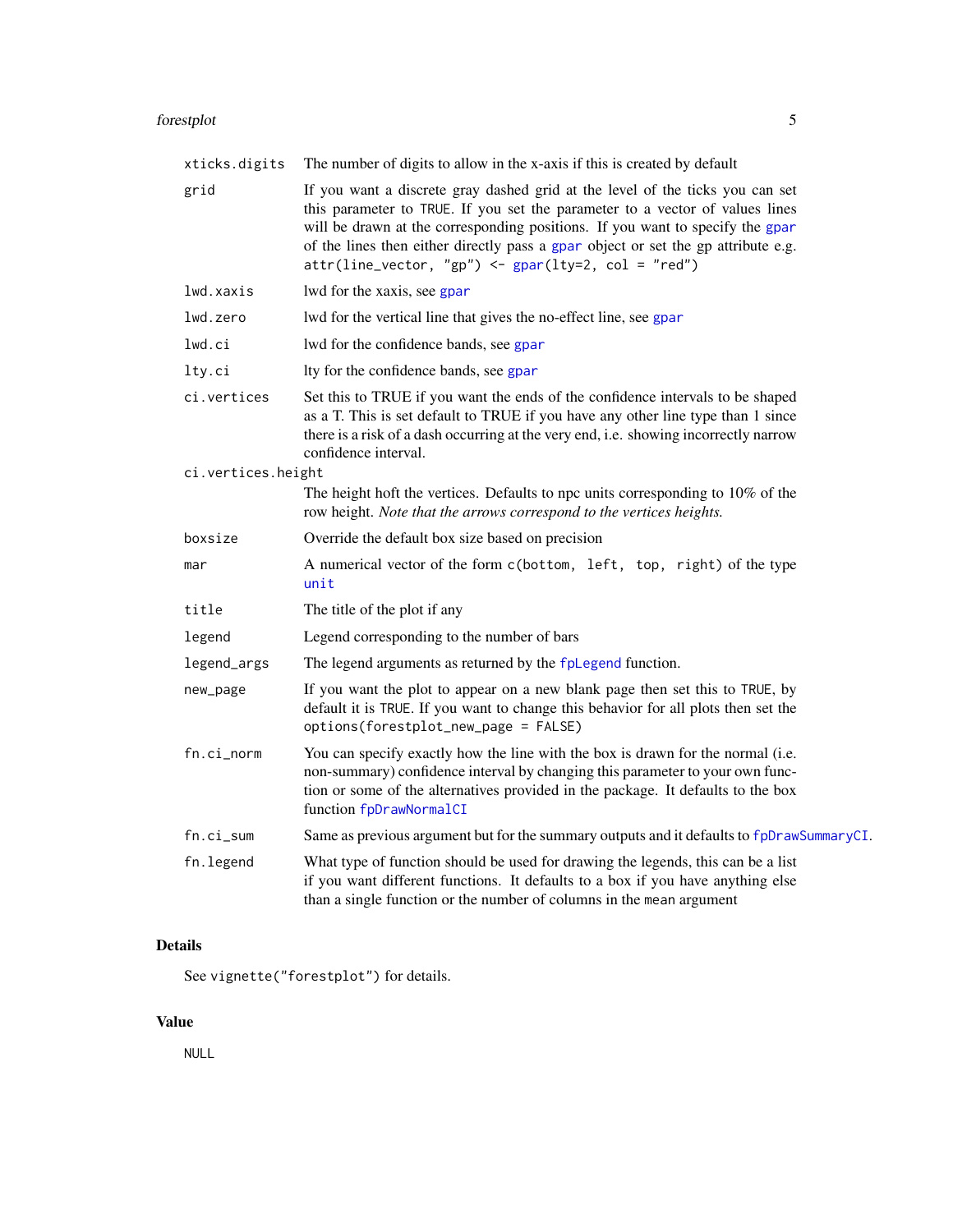# <span id="page-5-0"></span>Multiple bands

Using multiple bands, i.e. multiple lines, per variable can be interesting when you want to compare different outcomes. E.g. if you want to compare survival specific to heart disease to overall survival for smoking it may be useful to have two bands on top of eachother. Another useful implementation is to show crude and adjusted estimates as separate bands.

# Horizontal lines

The argument hrzl\_lines can be either TRUE or a list with [gpar](#page-0-0) elements:

- TRUEA line will be added based upon the is.summary rows. If the first line is a summary it
- [gpar](#page-0-0)The same as above but the lines will be formatted according to the [gpar](#page-0-0) element
- listThe list must either be numbered, i.e. list("2" =  $gpar(lty=1)$ ), or have the same length as the NROW(mean)  $+ 1$ . If the list is numbered the numbers should not exceed the NROW(mean) + 1. The no. *1 row designates the top*, i.e. the line above the first row, all other correspond to *the row below*. Each element in the list needs to be TRUE, NULL, or [gpar](#page-0-0) element. The TRUE defaults to a standard line, the NULL skips a line, while [gpar](#page-0-0) corresponds to the fully customized line. Apart from allowing standard [gpar](#page-0-0) line descriptions, lty, lwd, col, and more you can also specify gpar(columns =  $c(1:3, 5)$ ) if you for instance want the line to skip a column.

# Known issues

The x-axis does not entirely respect the margin. Autosizing boxes is not always the best option, try to set these manually as much as possible.

# API-changes from rmeta-package's [forestplot](#page-2-1)

- xlog: The xlog outputs the axis in log() format but the input data should be in antilog/exp format
- col: The corresponding function is [fpColors](#page-7-1) for this package

# Author(s)

Max Gordon, Thomas Lumley

### See Also

Other forestplot functions: [fpColors](#page-7-1), [fpDrawNormalCI](#page-9-1), [fpLegend](#page-12-1)

# Examples

```
#############################################
# Simple examples of how to do a forestplot #
#############################################
ask <- par(ask=TRUE)
```
# A basic example, create some fake data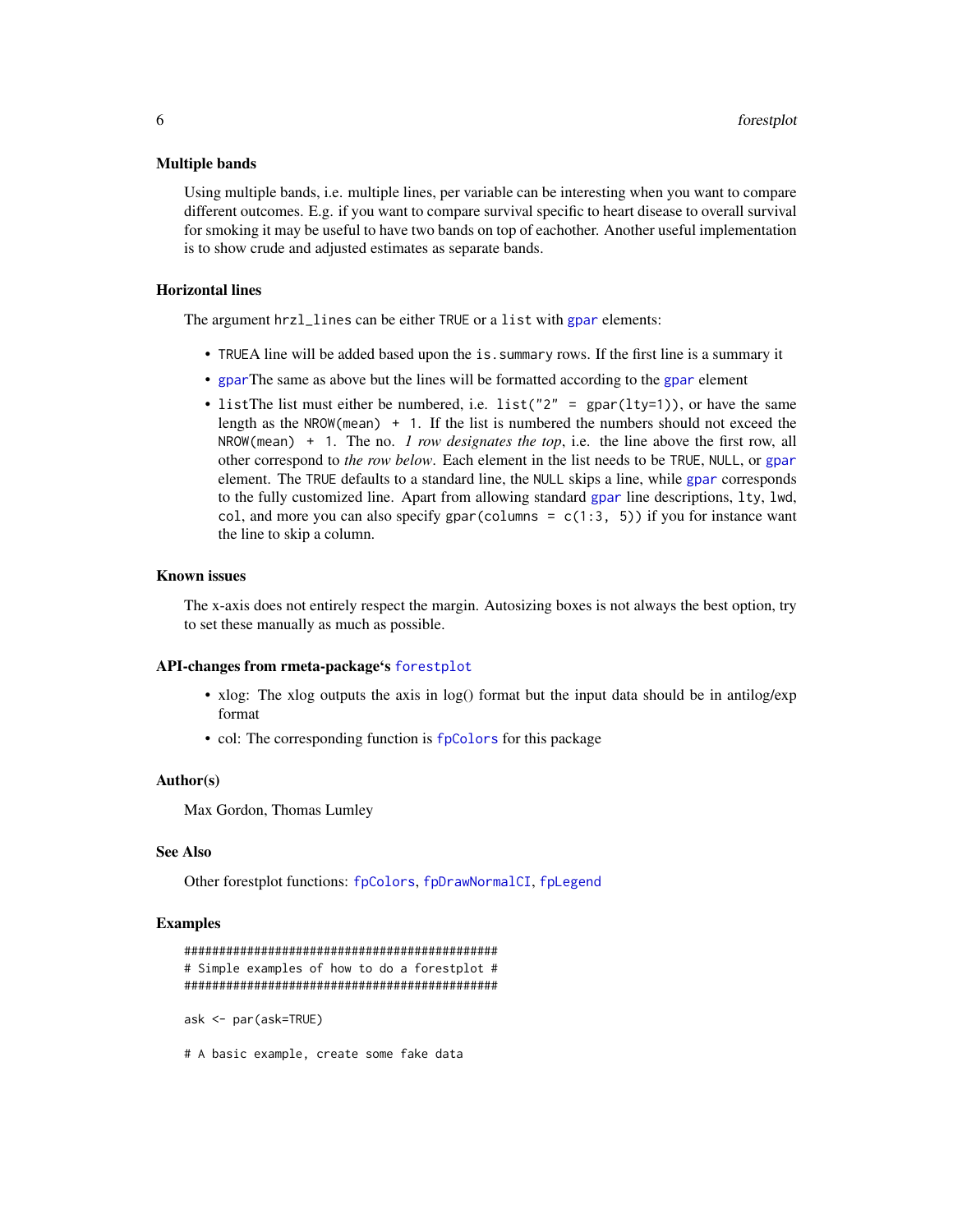```
row_names <- list(list("test = 1", expression(test >= 2)))
test_data <- data.frame(coef=c(1.59, 1.24),
                        low=c(1.4, 0.78),
                        high=c(1.8, 1.55))
forestplot(row_names,
           test_data$coef,
           test_data$low,
           test_data$high,
           zero = 1,
           cex = 2,
           lineheight = "auto",
           xlab = "Lab axis txt")
# Print two plots side by side using the grid
# package's layout option for viewports
grid.newpage()
pushViewport(viewport(layout = grid.layout(1, 2)))
pushViewport(viewport(layout.pos.col = 1))
forestplot(row_names,
           test_data$coef,
           test_data$low,
           test_data$high,
          zero = 1,
           cex = 2,
           lineheight = "auto",
           xlab = "Lab axis txt",
          new_page = FALSE)
popViewport()
pushViewport(viewport(layout.pos.col = 2))
forestplot(row_names,
          test_data$coef,
           test_data$low,
           test_data$high,
           zero = 1,
           cex = 2,
           lineheight = "auto",
          xlab = "Lab axis txt",
           new_page = FALSE)
popViewport(2)
# An advanced test
test_data <- data.frame(coef1=c(1, 1.59, 1.3, 1.24),
                        coef2=c(1, 1.7, 1.4, 1.04),
                        low1=c(1, 1.3, 1.1, 0.99),
                        low2=c(1, 1.6, 1.2, 0.7),
                        high1=c(1, 1.94, 1.6, 1.55),
                        high2=c(1, 1.8, 1.55, 1.33))
col_no <- grep("coef", colnames(test_data))
row_names <- list(
 list("Category 1", "Category 2", "Category 3", expression(Category >= 4)),
 list("ref",
```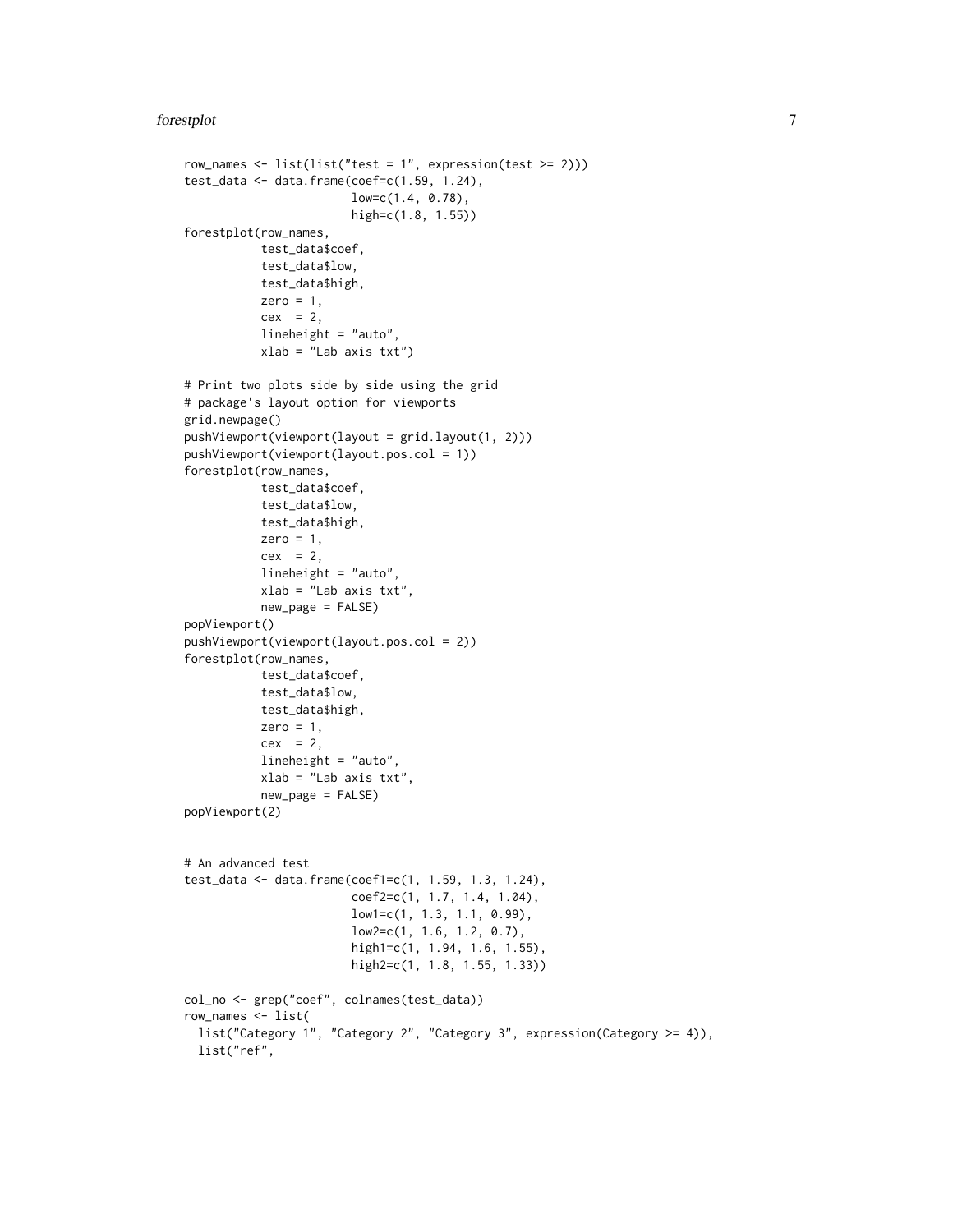```
substitute(expression(bar(x) == val),list(val = round(rowMeans(test_data[2, col_no]), 2))),
       substitute(expression(bar(x) == val),list(val = round(rowMeans(test_data[3, col_no]), 2))),
       substitute(expression(bar(x) == val),list(val = round(rowMeans(test_data[4, col_no]), 2))))
)
coef <- with(test_data, cbind(coef1, coef2))
low <- with(test_data, cbind(low1, low2))
high <- with(test_data, cbind(high1, high2))
forestplot(row_names, coef, low, high,
           title="Cool study",
           zero = c(0.98, 1.02),
           grid = structure(c(2^x-.5, 2^x.5), gp = gpar(col = "steelblue", lty=2)),boxsize=0.25,
           col=fpColors(box=c("royalblue", "gold"),
                        line=c("darkblue", "orange"),
                        summary=c("darkblue", "red")),
           xlab="The estimates",
           new_page = TRUE,
           legend=c("Treatment", "Placebo"),
           legend_args = fpLegend(pos = list("topright"),
                                  title="Group",
                                  r = unit(.1, "snpc"),
                                  gp = gpar(col="+CCCCCC", lwd=1.5)))# An example of how the exponential works
test_data <- data.frame(coef=c(2.45, 0.43),
                        low=c(1.5, 0.25),
                        high=c(4, 0.75),
                        boxsize=c(0.5, 0.5))
row_names <- cbind(c("Name", "Variable A", "Variable B"),
                   c("HR", test_data$coef))
test_data <- rbind(rep(NA, 3), test_data)
forestplot(labeltext = row_names,
           test_data[,c("coef", "low", "high")],
           is.summary=c(TRUE, FALSE, FALSE),
           boxsize = test_data$boxsize,
           zero = 1,
           xlog = TRUE,
           col = fpColors(lines="red", box="darkred"))
par(ask=ask)
# See vignette for a more detailed description
# vignette("forestplot", package="forestplot")
```
<span id="page-7-1"></span>fpColors *A function for the color elements used in forestplot()*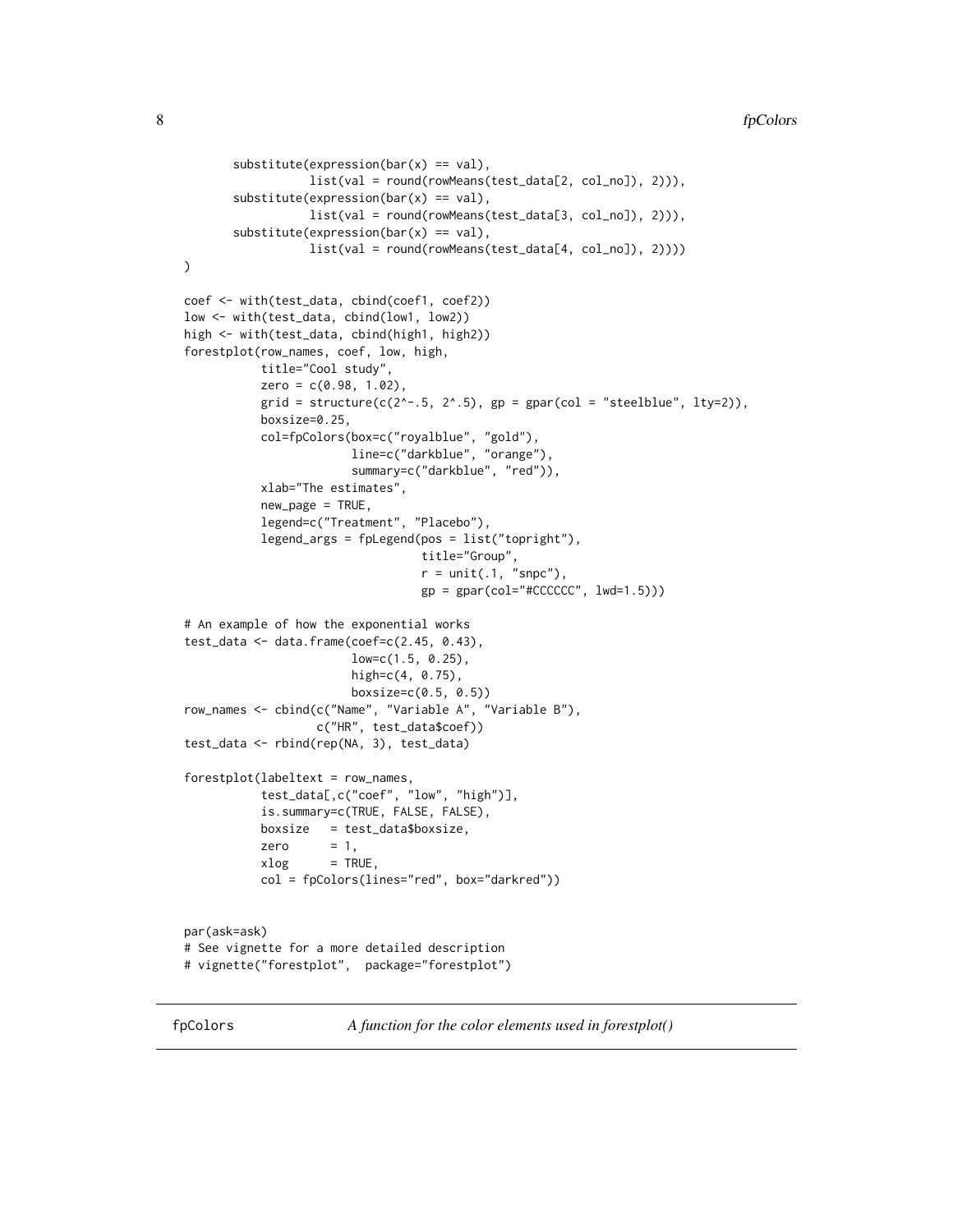#### <span id="page-8-0"></span>fpColors **9**

# Description

This function encapsulates all the colors that are used in the [forestplot](#page-2-1) function. As there are plenty of color options this function gathers them all in one place.

# Usage

```
fpColors(all.elements, box = "black", lines = "gray",
  summary = "black", zero = "lightgray", text = "black",
 axes = "black", hrz_lines = "black")
```
# Arguments

| all.elements | A color for all the elements. If set to NULL then it's set to the par("fg") color |
|--------------|-----------------------------------------------------------------------------------|
| box          | The color of the box indicating the estimate                                      |
| lines        | The color of the confidence lines                                                 |
| summary      | The color of the summary                                                          |
| zero         | The color of the zero line                                                        |
| text         | The color of the text                                                             |
| axes         | The color of the x-axis at the bottom                                             |
| hrz lines    | The color of the horizontal lines                                                 |
|              |                                                                                   |

# Details

If you have several values per row in a forestplot you can set a color to a vector where the first value represents the first line/box, second the second line/box etc. The vectors are only valid for the box \& lines options.

This function is a copy of the [meta.colors](#page-0-0) function in the **rmeta** package.

# Value

list A list with the elements:

| hox     | the color of the box/marker         |
|---------|-------------------------------------|
| lines   | the color of the lines              |
| summary | the color of the summary            |
| zero    | the color of the zero vertical line |
| text    | the color of the text               |
| axes    | the color of the axes               |

# Author(s)

Max Gordon, Thomas Lumley

# See Also

Other forestplot functions: [forestplot](#page-2-1), [fpDrawNormalCI](#page-9-1), [fpLegend](#page-12-1)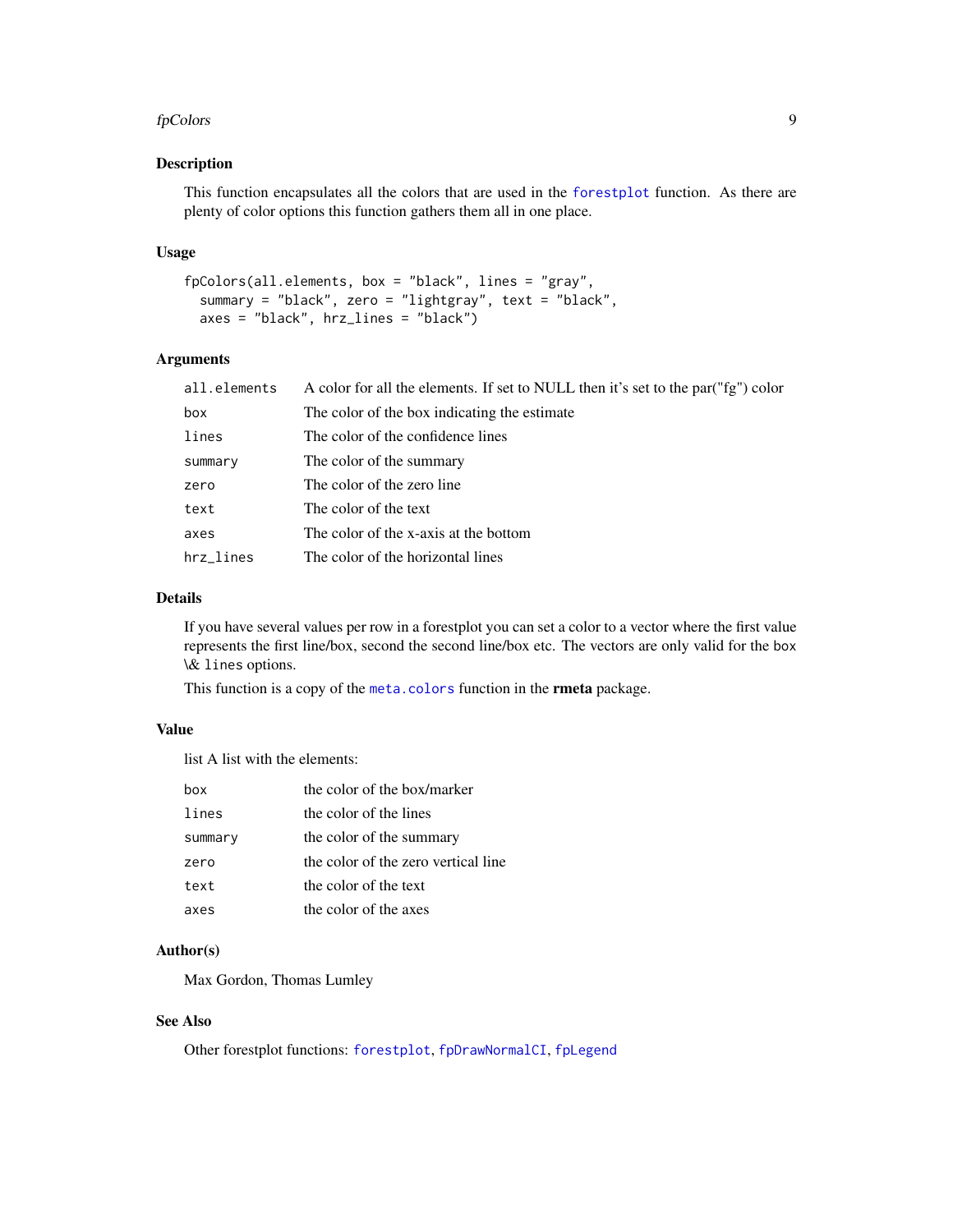# Examples

```
ask <- par(ask=TRUE)
# An example of how the exponential works
test_data <- data.frame(coef=c(2.45, 0.43),
                       low=c(1.5, 0.25),
                       high=c(4, 0.75),
                       boxsize=c(0.5, 0.5))
row_names <- cbind(c("Name", "Variable A", "Variable B"),
                  c("HR", test_data$coef))
test_data <- rbind(rep(NA, 3), test_data)
forestplot(labeltext = row_names,
          test_data[,c("coef", "low", "high")],
          is.summary=c(TRUE, FALSE, FALSE),
          boxsize = test_data$boxsize,
          zero = 1,
          xlog = TRUE,
          col = fpColors(lines="#990000", box="#660000", zero = "darkblue"),
          new_page = TRUE)
```
par(ask=ask)

<span id="page-9-1"></span>fpDrawNormalCI *Draw standard confidence intervals*

# <span id="page-9-2"></span>**Description**

A function that is used to draw the different confidence intervals for the non-summary lines. Use the fpDrawNormalCI function as a template if you want to make your own funky line + marker.

# Usage

```
fpDrawNormalCI(lower_limit, estimate, upper_limit, size, y.offset = 0.5,
 clr.line, clr.marker, lwd, lty = 1, vertices, vertices.height = 0.1,
 ...)
fpDrawDiamondCI(lower_limit, estimate, upper_limit, size, y.offset = 0.5,
 clr.line, clr.marker, lwd, lty = 1, vertices, vertices.height = 0.1,
 ...)
fpDrawCircleCI(lower_limit, estimate, upper_limit, size, y.offset = 0.5,
 clr.line, clr.marker, lwd, ltv = 1, vertices, vertices.height = 0.1,
 ...)
fpDrawPointCI(lower_limit, estimate, upper_limit, size, y.offset = 0.5,
 clr.line, clr.marker, lwd, lty = 1, vertices, vertices.height = 0.1,
 pch = 1, \ldots)
```
<span id="page-9-0"></span>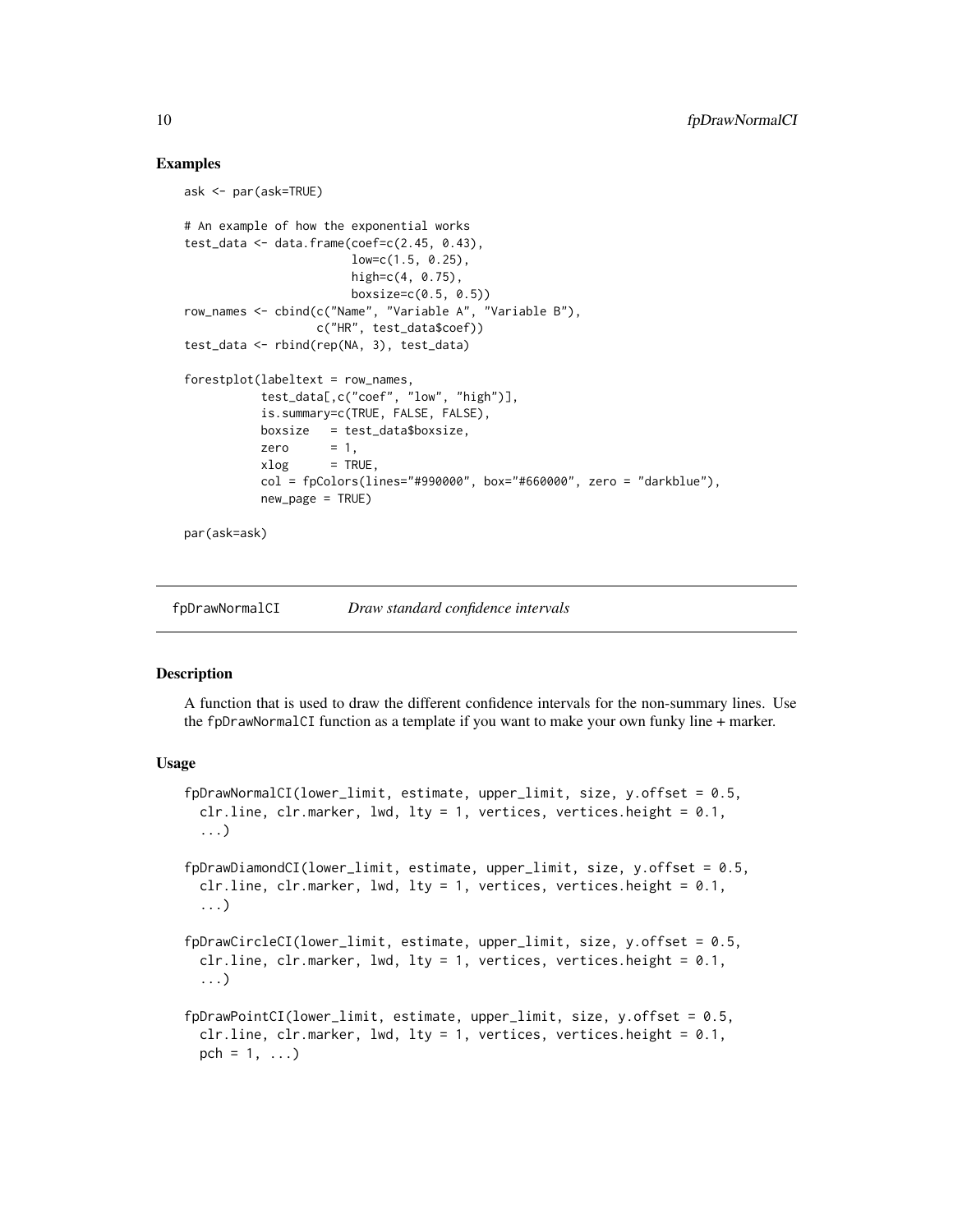```
fpDrawSummaryCI(lower_limit, estimate, upper_limit, size, col,
 y.offset = 0.5, ...)
fpDrawBarCI(lower_limit, estimate, upper_limit, size, col,
 y.offset = 0.5, ...)
```
# Arguments

| lower_limit     | The lower limit of the confidence line. A native numeric variable that can actu-<br>ally be outside the boundaries. If you want to see if it is outside then convert it to<br>'npc' and see if the value ends up more than 1 or less than 0. Here's how you do<br>the conversion: convertX(unit(upper_limit, "native"), "npc", valueOnly = TRUE)<br>and the convertX together with unit is needed to get the right values while you<br>need to provide the valueOnly as you cannot compare a unit object. |
|-----------------|-----------------------------------------------------------------------------------------------------------------------------------------------------------------------------------------------------------------------------------------------------------------------------------------------------------------------------------------------------------------------------------------------------------------------------------------------------------------------------------------------------------|
| estimate        | The estimate indicating the placement of the actual box. Note, this can also<br>be outside bounds and is provided in a numeric format the same way as the<br>lower_limit.                                                                                                                                                                                                                                                                                                                                 |
| upper_limit     | The upper limit of the confidence line. See lower_limit for details.                                                                                                                                                                                                                                                                                                                                                                                                                                      |
| size            | The actual size of the box/diamond/marker. This provided in the 'snpc' format<br>to generate a perfect marker. Although you can provide it alternative units as<br>well, this is useful for the legends to work nicely.                                                                                                                                                                                                                                                                                   |
| y.offset        | If you have multiple lines they need an offset in the y-direction.                                                                                                                                                                                                                                                                                                                                                                                                                                        |
| clr.line        | The color of the line.                                                                                                                                                                                                                                                                                                                                                                                                                                                                                    |
| clr.marker      | The color of the estimate marker                                                                                                                                                                                                                                                                                                                                                                                                                                                                          |
| lwd             | Line width, see gpar                                                                                                                                                                                                                                                                                                                                                                                                                                                                                      |
| $1$ ty          | Line type, see gpar                                                                                                                                                                                                                                                                                                                                                                                                                                                                                       |
| vertices        | Set this to TRUE if you want the ends of the confidence intervals to be shaped<br>as a T. This is set default to TRUE if you have any other line type than 1 since<br>there is a risk of a dash occurring at the very end, i.e. showing incorrectly narrow<br>confidence interval.                                                                                                                                                                                                                        |
| vertices.height |                                                                                                                                                                                                                                                                                                                                                                                                                                                                                                           |
|                 | The height hoft the vertices. Defaults to npc units corresponding to 10% of the<br>row height.                                                                                                                                                                                                                                                                                                                                                                                                            |
| $\cdots$        | Allows additional parameters for sibling functions                                                                                                                                                                                                                                                                                                                                                                                                                                                        |
| pch             | Type of point see grid. points for details                                                                                                                                                                                                                                                                                                                                                                                                                                                                |
| col             | The color of the summary objecct                                                                                                                                                                                                                                                                                                                                                                                                                                                                          |
|                 |                                                                                                                                                                                                                                                                                                                                                                                                                                                                                                           |

# Value

void The function outputs the line using grid compatible functions and does not return anything.

# Author(s)

Max Gordon, Thomas Lumley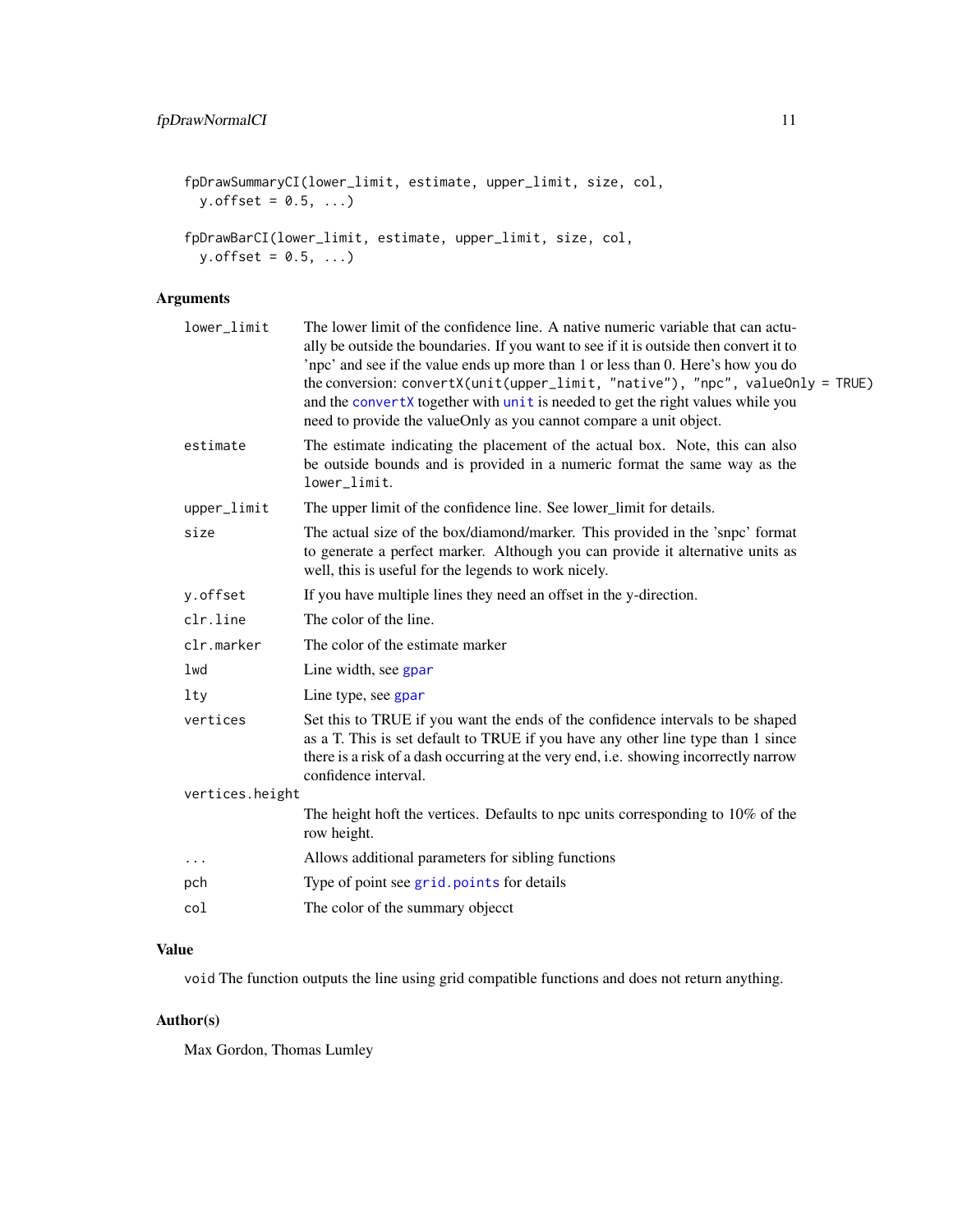### <span id="page-11-0"></span>See Also

Other forestplot functions: [forestplot](#page-2-1), [fpColors](#page-7-1), [fpLegend](#page-12-1)

# Examples

```
ask <- par(ask=TRUE)
test_data <- data.frame(coef1=c(1, 1.59, 1.3, 1.24),
                        coef2=c(1, 1.7, 1.4, 1.04))
test_data$low1 <- test_data$coef1 - 1.96*c(0, .2, .1, .15)
test_data$high1 <- test_data$coef1 + 1.96*c(0, .2, .1, .15)
test_data$low2 <- test_data$coef2 - 1.96*c(0, .1, .15, .2)
test_data$high2 <- test_data$coef2 + 1.96*c(0, .1, .15, .2)
col_no <- grep("coef", colnames(test_data))
row_names <- list(
  list("Category 1", "Category 2", "Category 3", expression(Category >= 4)),
  list("ref",
       substitute(expression(bar(x) == val),list(val = round(rowMeans(test_data[2, col_no]), 2))),
       substitute(expression(bar(x) == val),list(val = round(rowMeans(test_data[3, col_no]), 2))),
       substitute(expression(bar(x) == val),list(val = round(rowMeans(test_data[4, col_no]), 2))))
)
coef <- with(test_data, cbind(coef1, coef2))
low <- with(test_data, cbind(low1, low2))
high <- with(test_data, cbind(high1, high2))
# Change all to diamonds
forestplot(row_names, coef, low, high,
           fn.ci_norm=fpDrawDiamondCI,
           title="Cool study",
           zero = 1, boxsize=0.25,
           col=fpColors(box=c("royalblue", "gold"),
                        line=c("darkblue", "orange"),
                        summary=c("darkblue", "red")),
           xlab="The estimates",
           new_page = TRUE,
           legend=c("Treatment", "Placebo"),
           legend_args = fpLegend(title="Group",
                                  pos = list("topright", inset=.1),
                                  r=unit(.1, "snpc"),
                                  gp = gpar(col="CCCCC" , lwd=1.5)))# Change first to diamonds
forestplot(row_names, coef, low, high,
           fn.ci_norm=c("fpDrawDiamondCI",
                             rep("fpDrawNormalCI",
```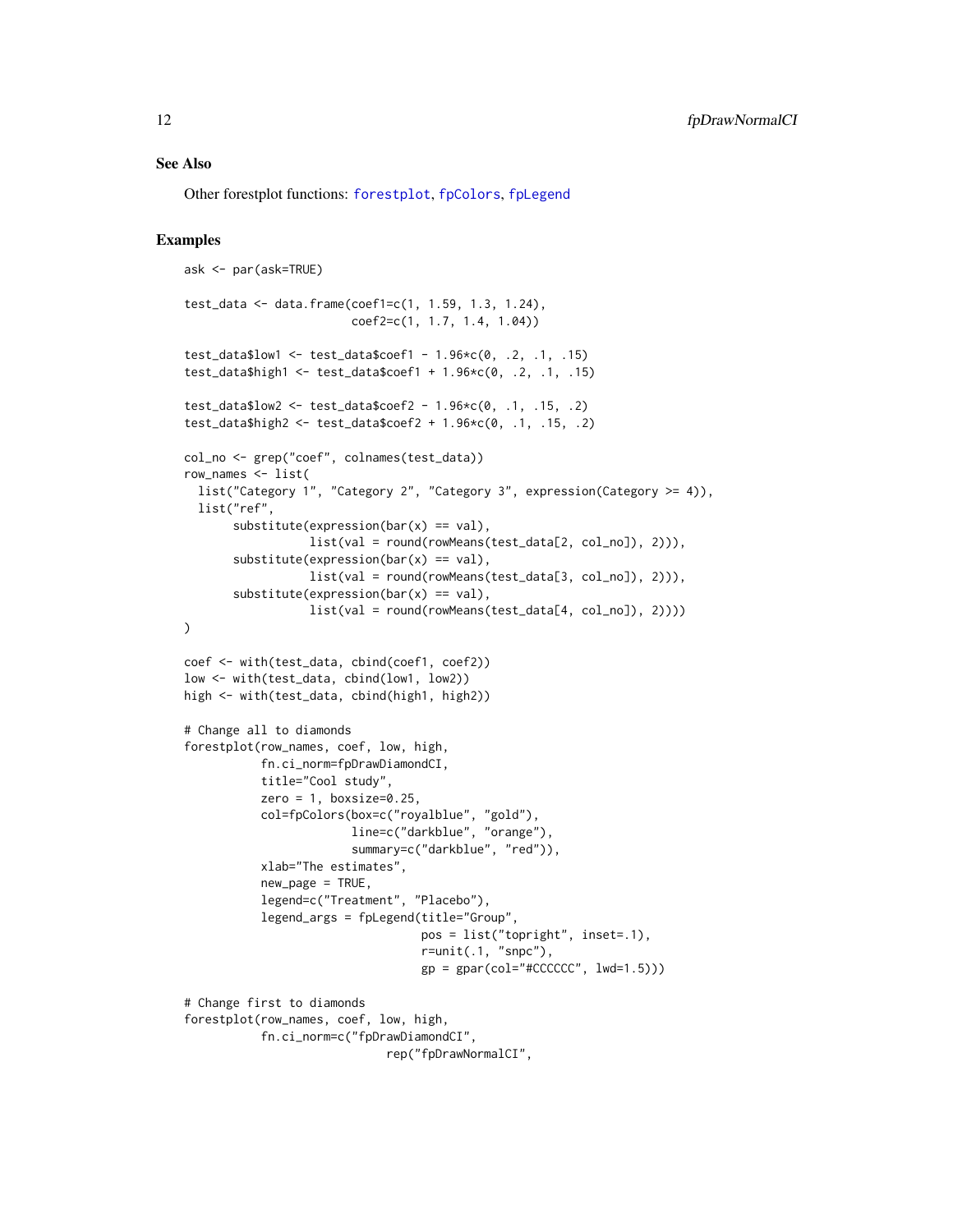```
times=nrow(coef)-1)),
           title="Cool study",
           zero = 1, boxsize=0.25,
           col=fpColors(box=c("royalblue", "gold"),
                        line=c("darkblue", "orange"),
                        summary=c("darkblue", "red")),
           xlab="The estimates",
           new_page = TRUE,
           legend=c("Treatment", "Placebo"),
           legend_args = fpLegend(title="Group",
                                  pos = list("topright", inset=.1),
                                  r=unit(.1, "snpc"),
                                  gp = gpar(col="CCCCC" , 1wd=1.5)))# You can also use a list with the actual functions
# as long as it is formatted [[row]][[column]]
# Note: if you have a non-square input then
# the software will reformat [[col]][[row]]
# to [[row]][[col]]
forestplot(row_names, coef, low, high,
           fn.ci_norm=list(list(fpDrawDiamondCI, fpDrawCircleCI),
                                list(fpDrawNormalCI, fpDrawNormalCI),
                                list(fpDrawNormalCI, fpDrawCircleCI),
                                list(fpDrawNormalCI, fpDrawNormalCI)),
           title="Cool study",
           zero = 1, boxsize=0.25,
           col=fpColors(box=c("royalblue", "gold"),
                        line=c("darkblue", "orange"),
                        summary=c("darkblue", "red")),
           xlab="The estimates",
           new_page = TRUE,
           legend=c("Treatment", "Placebo"),
           legend_args = fpLegend(title="Group",
                                  pos = list("topright", inset=.1),
                                  r=unit(.1, "snpc"),
                                  gp = gpar(col="CCCCCC", lwd=1.5)))
```
par(ask=ask)

<span id="page-12-1"></span>fpLegend *A function for the legend used in forestplot()*

# Description

This function encapsulates all the legend options that are used in the [forestplot](#page-2-1) function. This is in order to limit the crowding among the arguments for the [forestplot](#page-2-1) call.

# Usage

```
fplegend(pos = "top", gp = NULL, r = unit(0, "snpc"),padding = unit(ifelse(!is.null(gp), 3, 0), "mm"), title = NULL)
```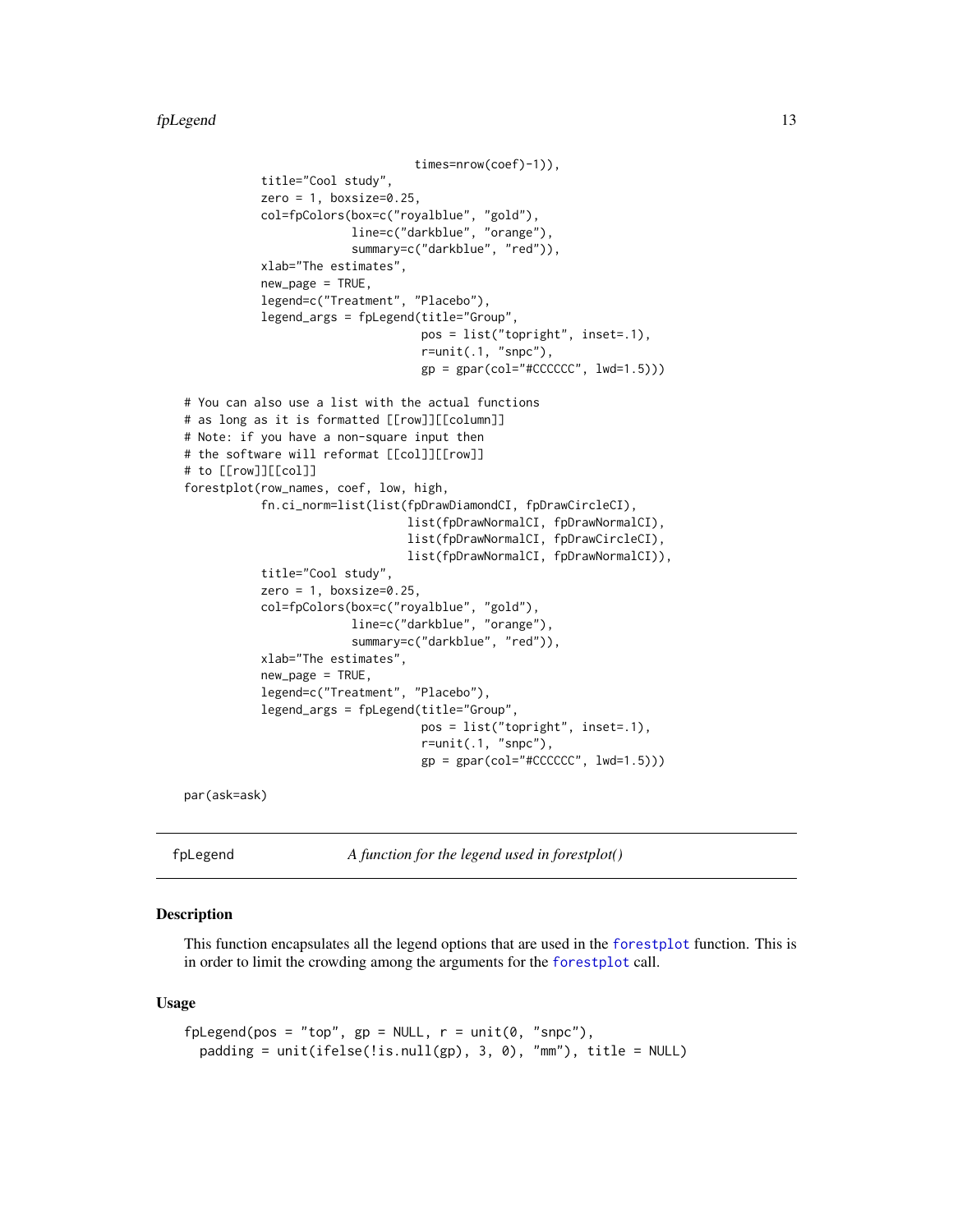# <span id="page-13-0"></span>Arguments

| pos     | The position of the legend, either at the "top" or the "right" unlesss positioned<br>inside the plot. If you want the legend to be positioned inside the plot then<br>you have to provide a list with the same $x \& y$ qualities as legend. For in-<br>stance if you want the legend to be positioned at the top right corner then use<br>pos = list("topright") - this is equivalent to pos = list(x=1, y=1). If<br>you want to have a distance from the edge of the graph then add a inset to the list,<br>e.g. pos = list("topright", "inset"=.1) - the inset should be either a unit<br>element or a value between 0 and 1. The default is to have the boxes aligned<br>vertical, if you want them to be in a line then you can specify the "align" option,<br>e.g. pos = list("topright", "inset"=.1, "align"="horizontal") |
|---------|-----------------------------------------------------------------------------------------------------------------------------------------------------------------------------------------------------------------------------------------------------------------------------------------------------------------------------------------------------------------------------------------------------------------------------------------------------------------------------------------------------------------------------------------------------------------------------------------------------------------------------------------------------------------------------------------------------------------------------------------------------------------------------------------------------------------------------------|
| gp      | The gpar options for the legend. If you want the background color to be light<br>grey then use $gp = gpar(fill = "lightgrey")$ . If you want a border then<br>set the col argument: $gp = gpar(fill = "lightgrey", col="black")$ . You<br>can also use the lwd and lty argument as usual, $gp = gpar(lwd=2, lty=1)$ ,<br>will result in a black border box of line type 1 and line width 2.                                                                                                                                                                                                                                                                                                                                                                                                                                       |
| r       | The box can have rounded edges, check out grid. roundrect. The r option<br>should be a unit object. This is by default $unit(0, "snpc")$ but you can<br>choose any value that you want. The "snpc" unit is the preferred option.                                                                                                                                                                                                                                                                                                                                                                                                                                                                                                                                                                                                  |
| padding | The padding for the legend box, only used if box is drawn. This is the distance<br>from the border to the text/boxes of the legend.                                                                                                                                                                                                                                                                                                                                                                                                                                                                                                                                                                                                                                                                                               |
| title   | The title of the legend if any                                                                                                                                                                                                                                                                                                                                                                                                                                                                                                                                                                                                                                                                                                                                                                                                    |

# Value

list Returns a list with all the elements

# See Also

Other forestplot functions: [forestplot](#page-2-1), [fpColors](#page-7-1), [fpDrawNormalCI](#page-9-1)

<span id="page-13-1"></span>fpTxtGp *Get font settings for forestplot*

# Description

This function generates all the [gpar\(](#page-0-0)) elements for the different text elements within the graph. Elements not specified inherit their default settings from the label argument.

# Usage

```
fpTxtGp(label, summary, xlab, title, ticks, legend, legend.title,
 cex = 1
```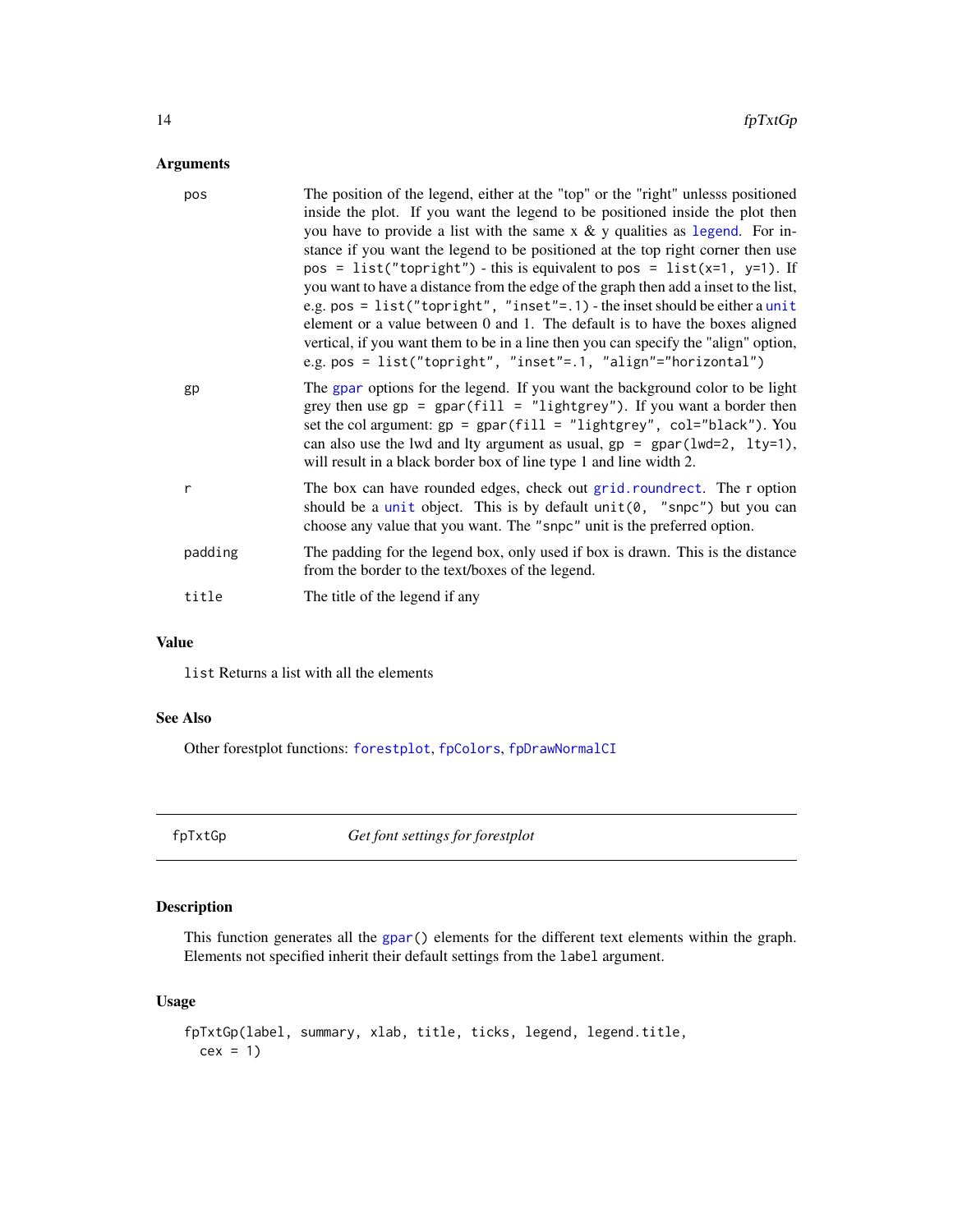#### <span id="page-14-0"></span>getTicks  $\sim$  15

# **Arguments**

| label        | The text labels (see details below)    |
|--------------|----------------------------------------|
| summary      | The summary labels (see details below) |
| xlab         | The xlab text                          |
| title        | The plot title                         |
| ticks        | The ticks associated with the xlab     |
| legend       | The legend text                        |
| legend.title | The legend title                       |
| cex          | The font size                          |

# Value

A list of the fpTxtGp class

# List arguments for label/summary

You can provide a list of elements for the label and summary in order to specify separate elements. If you provide a list in one dimension the gpar elements are assummed to follow the columns. If you provide a list of 2 dimensions the structure assumes is list[[row]][[column]] and the number of elements should correspond to the number of labels for the label argument, i.e. without the rows marked as summary elements. The same goes for summary arguments.

# Examples

fpTxtGp(label=gpar(fontfamily="HersheySerif"))

<span id="page-14-1"></span>

# Description

Gets the ticks in a formatted version. This is since I'm not always that fond of just pretty(1:10/5). In exponential form the ticks are determined from the 2-base, meaning that you get an intuitive feeling for when the value is doubled.

# Usage

```
getTicks(low, high = low, clip = c(-Inf, Inf), exp = FALSE,digits = 0)
```
# Arguments

| low    | lower bound, can be a single number or a vector                        |
|--------|------------------------------------------------------------------------|
| high   | upper bound - optional, you can just have all data in the low variable |
| clip   | if the ci are clipped                                                  |
| exp    | If the value should be in exponential form (default)                   |
| digits | Number of digits - used in exp mode                                    |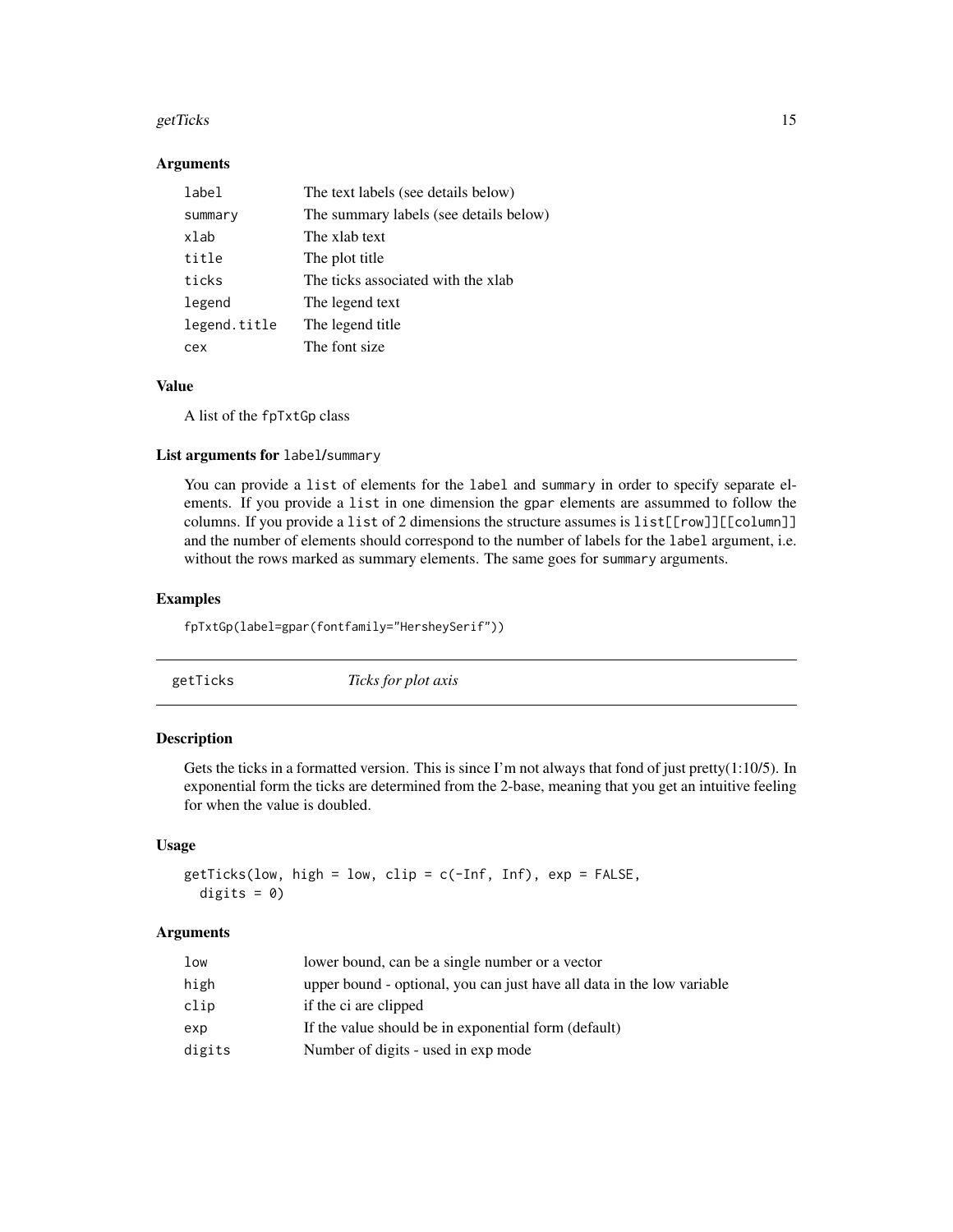# <span id="page-15-0"></span>Details

This function is far from perfect and I recommend specifying yourself the ticks that you want.

# Value

vector Returns a vector with the ticks

# Examples

```
test_data <- data.frame(coef=c(2, 0.5),
 low=c(1.5, 0.05),
 high=c(3, 0.75),
 boxsize=c(0.5, 0.5))
# Exponential form where the exponent base i 2 for easier understanding
getTicks(low = test_data$low,
 high = test_data$high,
 clip=c(-Inf, Inf),
 exp=TRUE)
# Non exponential form with using pretty
getTicks(low = test_data$low,
 high = test_data$high,
 clip=c(-Inf, Inf),
 exp=FALSE)
# A very simple example
getTicks(1:5*2.33,
 exp=FALSE)
# A slightly more advanced exponential version
getTicks(1:10*.33,
 digits=2,
 exp=TRUE)
```
HRQoL *Regression coefficients and confidence intervals from HRQoL study*

# Description

The data is a list containing the Swedish and the Danish coefficients for health related quality of life (HRQoL) 1 year after total hip arthroplasty surgery. The age is modelled as a spline and is therefore presented as a contrast.

# Author(s)

Max Gordon <max@gforge.se>